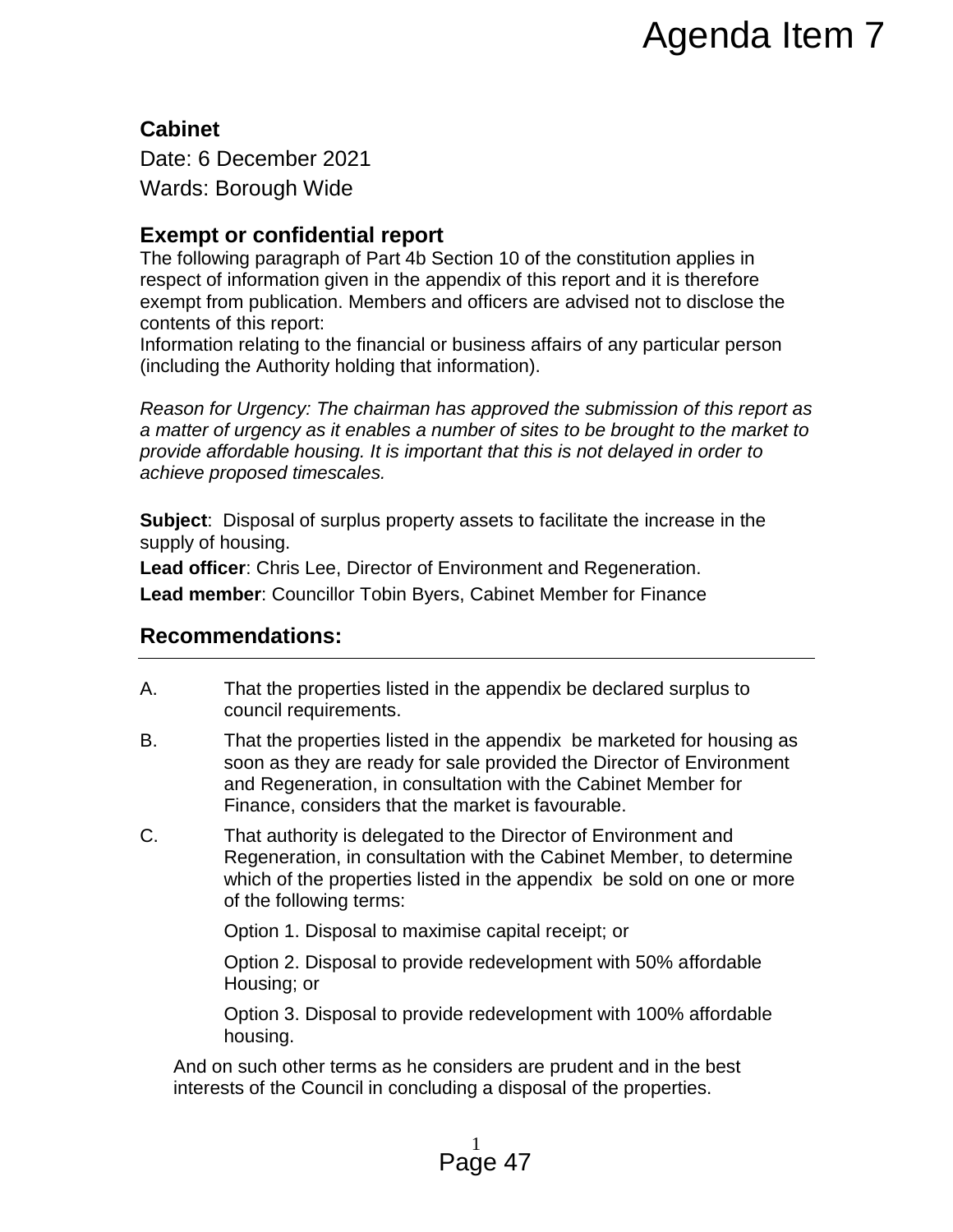- D. That the Director of Environment and Regeneration, in consultation with the Cabinet Member, be authorised to use delegated powers to make any other decisions that are required to facilitate the conclusion of the disposal of the properties.
- E. That members note that work is underway on wider housing matters including selective licensing and an Article 4 Direction requiring planning permission for smaller Houses in Multiple Occupation set out in paragraphs 2.16-2.22.

# **1. Purpose of report and executive summary**

- 1.1 To advise Cabinet of the potential opportunities for facilitating the increase in the supply of residential property within the borough through the disposal of surplus council property and to confirm (i) a programme for disposals and (ii) to seek delegated authority to the Director of Environment and Regeneration in consultation with the Cabinet member for Finance to decide whether the contract for the disposal of the individual sites should include a contractual obligation for the provision of Affordable Housing and (iii) to advise on the procurement implications in pursuing the option of requiring delivery of affordable housing at 50% or 100% as a condition of disposal.
- 1.2 This report presents a schedule of potential sites for disposal for decision by Cabinet.
- 1.3 The report also notes the preliminary work that is underway on wider housing matters including selective licensing and Houses in Multiple Occupation.

### **2. Details**

- 2.1 The council is subject to an increased demand for capital to replenish its reserves, to help fund the capital programme and to increase the supply of new homes. The Council's target for new homes set by the London Plan 2021 has increased with effect from March 2021 from 411 homes to 918 homes per annum.
- 2.2 These demands may potentially be met partially through the disposal of surplus property owned by the council. If the council proceeds with disposals of sites using options 2 or 3 it will be supporting the provision of more new affordable housing by accepting a reduced capital receipt.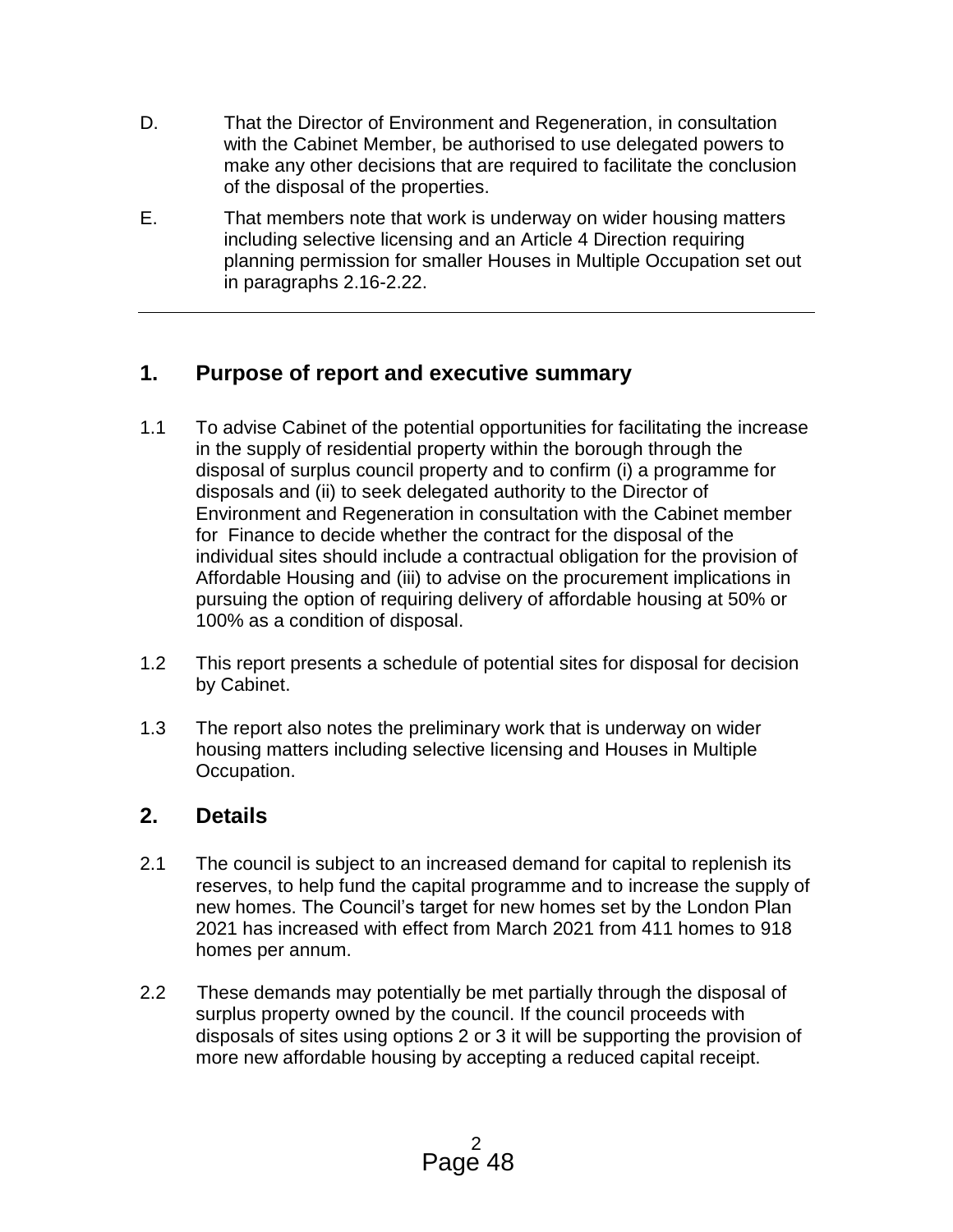- 2.3 Most of the larger sites in Council ownership such as the former Rowan High School and Brenley Playing Field have already been sold and redeveloped for housing. 28 St Georges Road, the P3 Site/Hartfield Road Car Park and P4 Site/Broadway Car Park have been excluded from this report as although their redevelopment could include residential properties they are primarily commercial sites intended to support the regeneration of Wimbledon. West Barnes Library site has also been excluded from this report as the disposal of that site is being considered to include provision of a library facility in addition to housing. The opportunities remaining are limited but attached to this report is a schedule of nine sites that may be sold in the shorter term.
- 2.4 Each of the sites has been brought forward as underutilised and surplus to council requirements and no alternative council use has been identified. To retain the sites will incur holding and security costs. The attached appendix summarises details of the sites. Should all nine sites be sold and redeveloped for housing then it is estimated that this would result in the provision of 362 residential units and an indication of the potential capital receipt for the different options is given in the appendix schedule. It should be noted that this is an estimated delivery of both units and capital receipt, the actual number of units and capital receipt will depend on the market at the time of sale and the outcome of marketing.
- 2.5 There are several other sites that the council owns that could be sold for residential redevelopment but are not included they are mainly small, less than an acre. Several of these require the re-provision of existing facilities/services either on site or elsewhere. The only other large site available is the council owned land at Leatherhead which with a developable area of about 10 acres could provide approximately 150 units however this is currently designated within greenbelt. These sites have therefore not been included and are not within the scope of this report.
- 2.6 The disposal of the nine sites contained within the schedule in the appendix to this report may begin shortly subject to the following:
	- (i) The market. Indicators suggest that the market for residential sites is improving. A report by the DVS dated 14th June 2021 providing a review of the market supports the view that subject to no dramatic changes occurring in the market there seems little reason to delay marketing at present although this will of course be kept under review throughout the programme. Delaying marketing and disposal will of course delay the redevelopment of the sites and the supply of housing. Disposal under a rising market increases the opportunity for maximising capital receipt and completion of the redevelopment.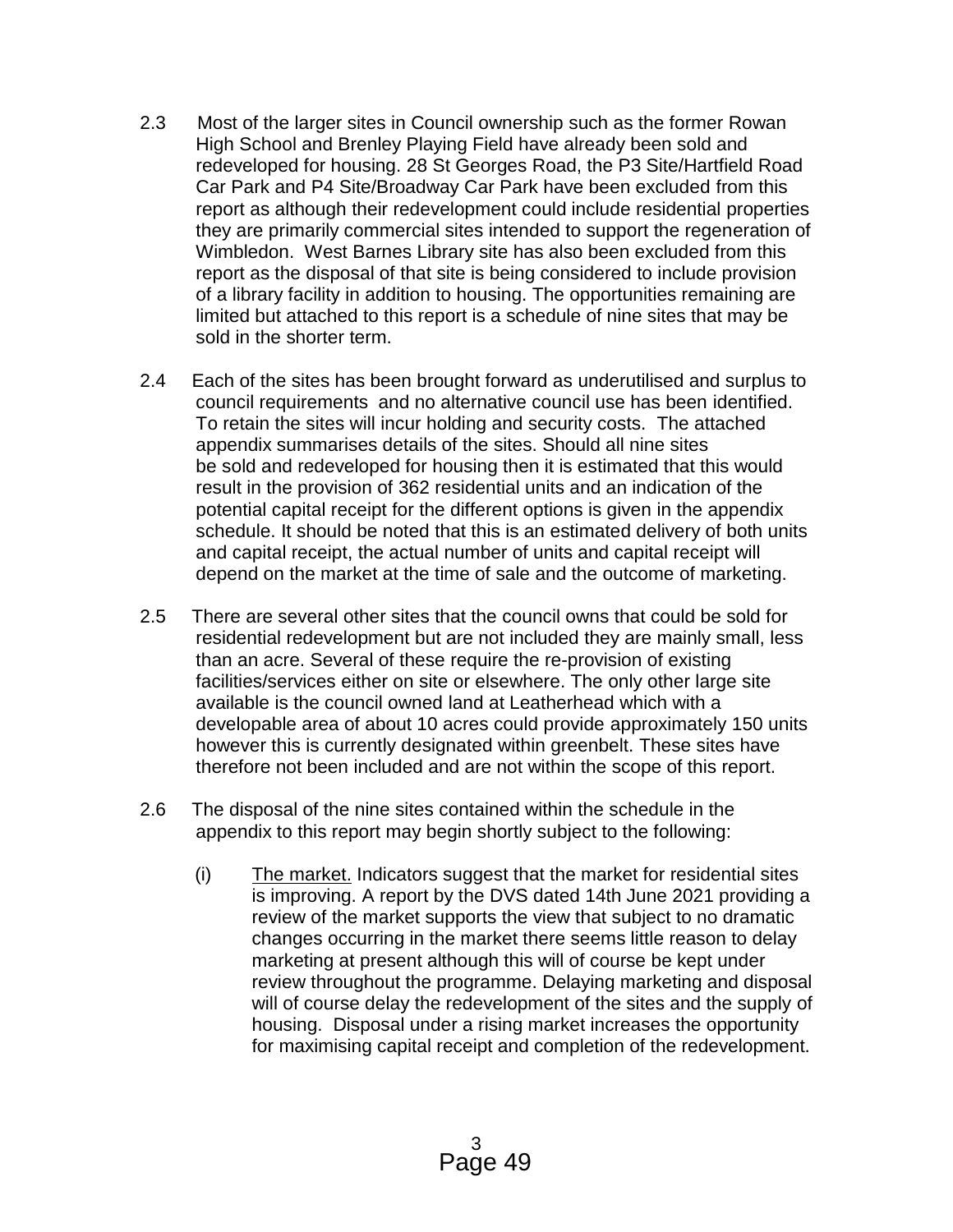- (ii) De-risking the sites. This is in progress. SLLP are completing title reports that include investigation of potential contamination. If any issues e.g. restrictive covenants are discovered means of reducing the impact will be implemented prior to marketing.
- (iii) Planning. To enable interested parties to maximise their offer as much certainty regarding potential redevelopment of individual sites is required. Planning permission is the best means of demonstrating this but the cost and delay rules this out. Future Merton are providing guidance on the development likely to achieve planning permission and this should be sufficient to enable potential purchasers to maximise their bid.
- (iv) Resources. There is insufficient resource at present within the council's property team to progress marketing and so until this is secured a firm of agents will need to be appointed with their costs charged against the capital receipts.
- (v) Conditions of sale. Overage clauses will be included to collect a share of any enhanced value secured by the purchaser. These clauses are normally included but to maximise the chance of sale, capital receipt and ability of the council to demonstrate it had satisfied its statutory obligation to obtain the best consideration reasonably obtainable no other conditions should be placed upon the terms of the sale contract by the council. There are also subsidy (formerly State Aid) implications to be considered. The concerns regarding unusual conditions of sale are considered in more detail in the paragraphs below.
- 2.7 Planning policy provides that any permission on council owned land will require the provision of 50% affordable housing for any scheme of ten units or more but this is subject to a viability test. If the applicant can prove to the Planning Authority that 50% affordable housing renders the scheme unviable then the Planning Authority is required to accept a lesser provision. Unconditional sale cannot therefore be relied upon to secure the proportion of affordable housing. The best means of so doing is by making it a condition of the contract for the sale of the site.
- 2.8 The concern with making the proportion of affordable housing a condition of the contract is that it is likely to reduce the market for that property and thereby achieve a lower capital receipt which not only makes it more difficult for the council to increase its supply of capital but also conflicts with the council's statutory obligation to obtain the best consideration reasonably obtainable. This means that the council may not be able to rely on its own powers to sell the property but must obtain the permission of the secretary of state and/ or use statutory powers to provide financial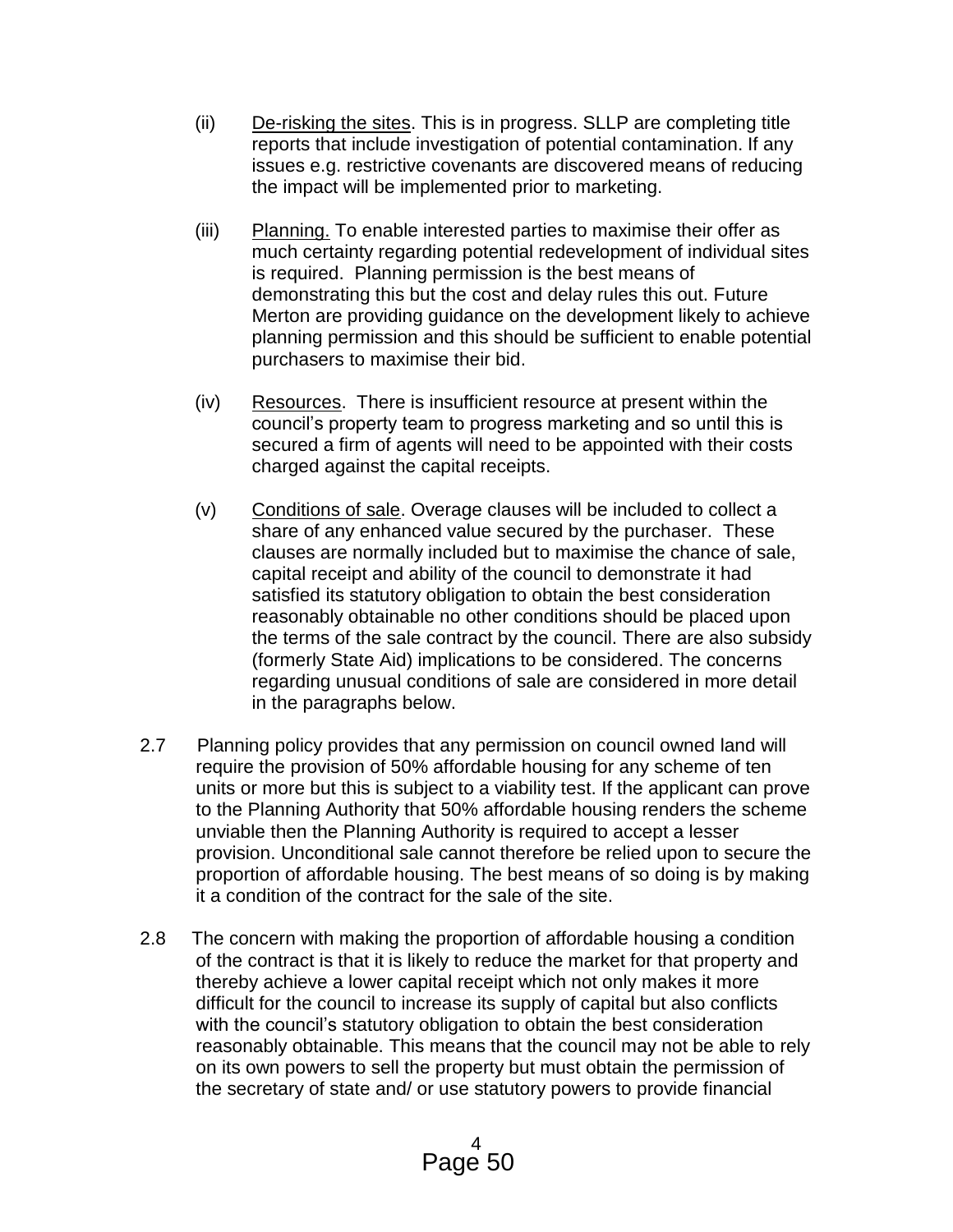assistance to facilitate the delivery of housing. Should the council decide to impose conditions in the sale contract for all or some of the properties the table in the appendix provides an indication of the potential reduction in capital receipt. An unconditional disposal should still maximise the provision of housing, it is simply that the proportion of affordable housing cannot be relied upon.

- 2.9 Any disposal which achieves affordable housing will also provide the council with nomination rights through the planning permission. These rights do also provide a benefit to the council in enabling it to fulfil its housing needs function. Any contractual obligation on any purchaser to construct affordable housing will need to adhere to the contract procurement rules standing orders and any procurement legislation.
- 2.10 Except with the consent of the Secretary of State, a local authority is required by legislation to not dispose of land for a consideration less than the best that can reasonably be obtained. The Secretary of State has issued the General Consent Local Government Act 1972 general disposal consent (England) 2003 disposal of land for less than the best consideration that can reasonably be obtained. This provides that a local authority may dispose of land at an undervalue where the local authority considers that the purpose for which the land is to be disposed is likely to contribute to the achievement of any one or more of the following objects in respect of the whole or any part of its area, or of all or any persons resident or present in its area; i) the promotion or improvement of economic well-being; ii) the promotion or improvement of social well-being; iii) the promotion or improvement of environmental well-being; and b) the difference between the unrestricted value of the land to be disposed of and the consideration for the disposal does not exceed £2,000,000 (two million pounds). It is for the council to determine the "well-being" test on a case by case basis taking into account all relevant matters such as policy and fiduciary duty.
- 2.11 Officers note that no disposal will proceed where there is any reduction in the amount of capital receipt arising as a result of the affordable housing conditions without considering and adhering to the state subsidy legislation.

The replenishment of capital reserves can be readily achieved from the sale of land and buildings. The supply of new homes can also be increased through the disposal of land and buildings but the question to be considered is whether the council wishes to maximise capital receipt by relying on the planning process to control the scale of development including the provision of affordable housing or accept a lower receipt, subject to authority and power, by requiring a higher provision of affordable housing than the open market would deliver.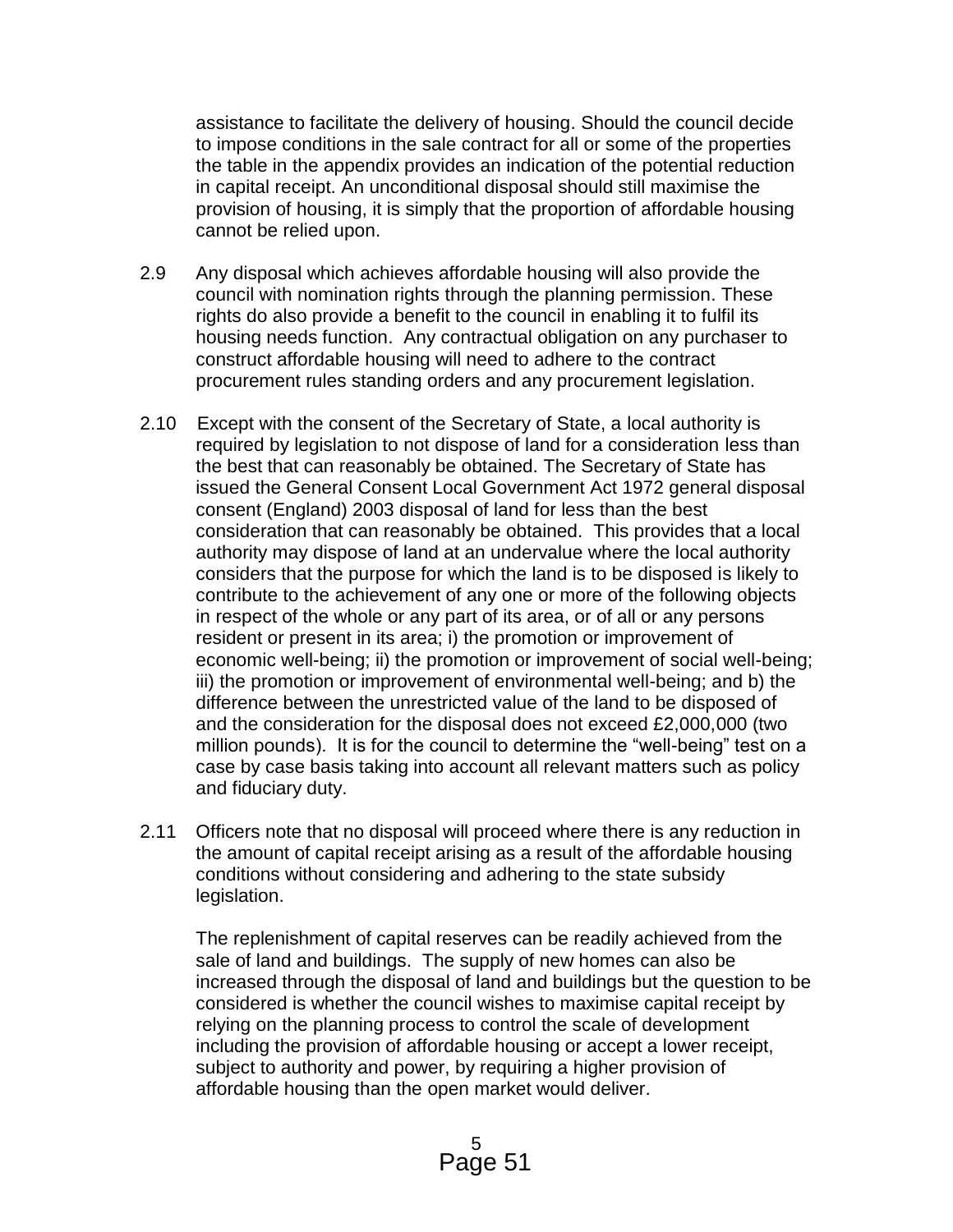- 2.12 Cabinet is asked to declare all the properties listed in the schedule in the appendix surplus to council requirements and to confirm that the Director of Environmental Services be authorised to market and progress disposal of the sites. The basis of disposal will be considered on a site-by-site basis to either maximise capital receipt, or that some, or all the sites should be disposed of subject to a contractual obligation to obtain a proportion of affordable housing. A project team of officers and members will be brought together to facilitate this process of site disposal. It is likely that this will include officers from the Property Management and Review team, futureMerton team and the Housing Needs team in consultation with the Cabinet Member for Finance and the Cabinet Member for Housing, Regeneration and the Climate Emergency and the Director of Environment and Regeneration.
- 2.13 The council is currently finalising the Housing Delivery Strategy which had considered the option of re-establishing a Housing Revenue Account (HRA). Work was undertaken by external consultants, Campbell Tickell, which considered various criteria including the financial implications, land availability, timescales and technical ability to deliver and operate new affordable housing.
- 2.14 The work undertaken concluded that there would be significant land acquisition costs, there is limited land of scale available to purchase and acquisition could not be guaranteed and the timescales for on site delivery would be medium term. It was therefore concluded that this was not a viable option at the present time to pursue.
- 2.15 Given the pressing need to deliver affordable housing it is considered that the most effective method to deliver new affordable housing within an acceptable timescale is to action the recommendations of this report.
- 2.16 Draft Housing Delivery Strategy
- 2.17 As part of the wider consideration of housing delivery and housing quality standards officers commissioned external consultants, Campbell Tickell, to produce a draft Housing Delivery Strategy which considered the options and actions open to the council and partners to increase the delivery of housing in the borough and to increase the quality of housing provision in the borough.
- 2.18 Consultation recently closed on the draft strategy and a report will be presented to Cabinet in January 2022, seeking approval for the final Housing Delivery Strategy following the consultation.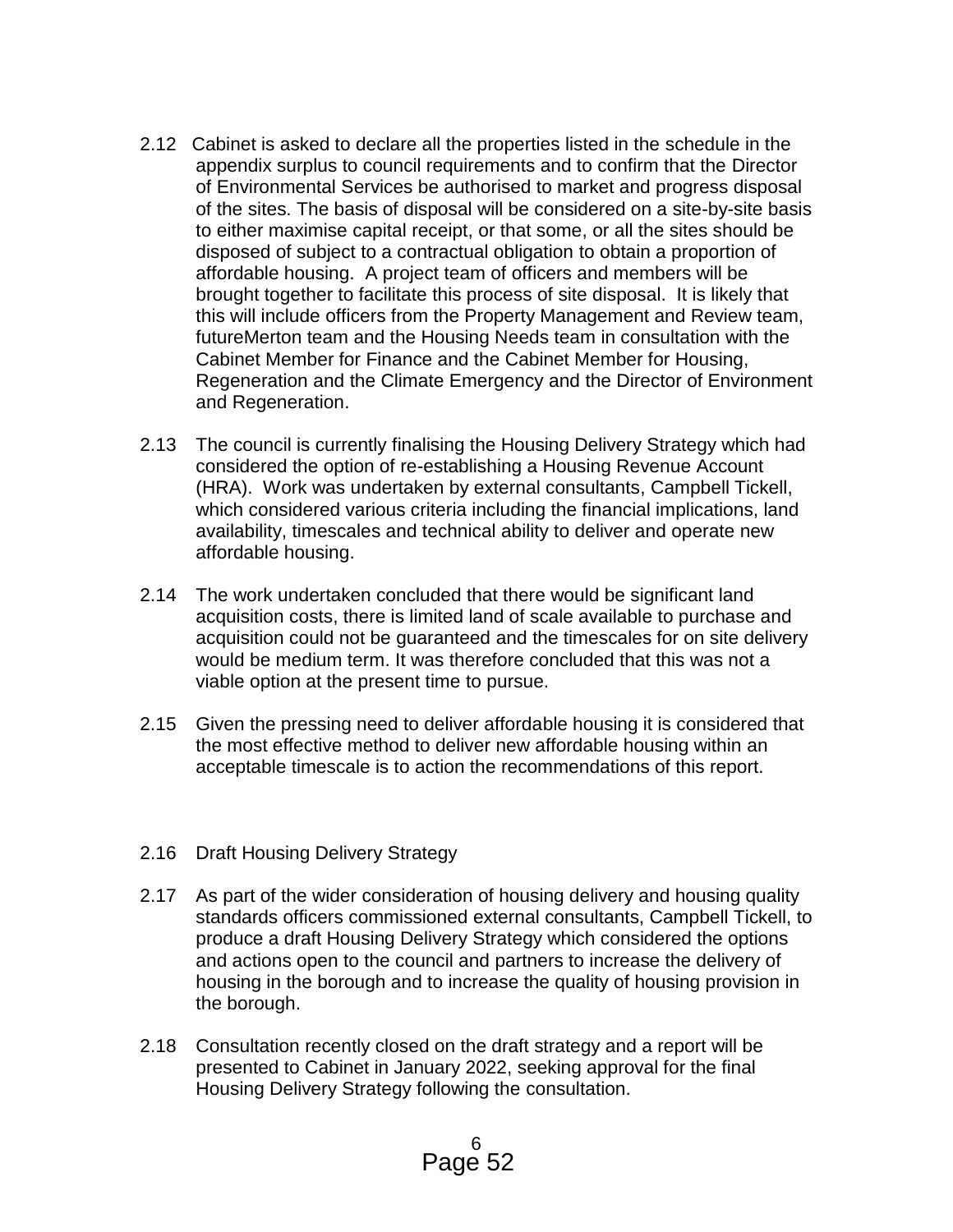- 2.19 In advance of finalising the strategy work streams have commenced in a number of areas.
- 2.20 As set out in paragraph 2.1 of this report and in the draft Housing Delivery Strategy there is a considerable need for new homes, including affordable homes. Private sector rented housing makes up about 24% of the 86,000 homes in Merton and is an important part of meeting housing needs. The majority of private sector rented housing in Merton, including Houses in Multiple Occupation (HMOs) is helping to provide affordable decent quality homes for residents who rent. However, there are some landlords who are not maintaining or managing their premises to an acceptable standard and the council has also received complaints about anti-social behaviour , fly tipping and other issues that have been attributed to Homes in Multiple Occupation.
- 2.21 The council already promotes the London Landlord Accreditation Scheme to promote good practice and recognise reputable landlords, and operates a licensing scheme under the Housing Act 2004 for HMOs that meet the mandatory licensing requirements.
- 2.22 Work is underway to explore options for designated areas to be subject to a selective licensing scheme, which would cover all private sector landlords, and an Additional Licensing Scheme, which would cover HMOs not subject to mandatory licensing. Work is also being carried out to assess whether a planning mechanism called an Article 4 Direction could be introduced in Merton to require landlords that wish to convert their property to a small HMO to seek planning permission. Progress on these work streams will be reported to Cabinet by March 2022

### **3. Alternative options**

- 3.1 The options for the purposes of this report are whether the council wishes to seek maximum capital receipt from the disposal of its property or to, subject to authority and power, to accept a lesser sum in exchange for benefits such as a proportion of affordable housing greater than could be secured by relying on its planning powers alone from the sale of all or a portion of any disposals.
- 3.2 Retention of these sites will not secure capital receipts or beneficial development or bring redundant/underutilised sites into use to improve borough amenity.

### **4. Consultation undertaken or proposed**

4.1 Through circulation of this report.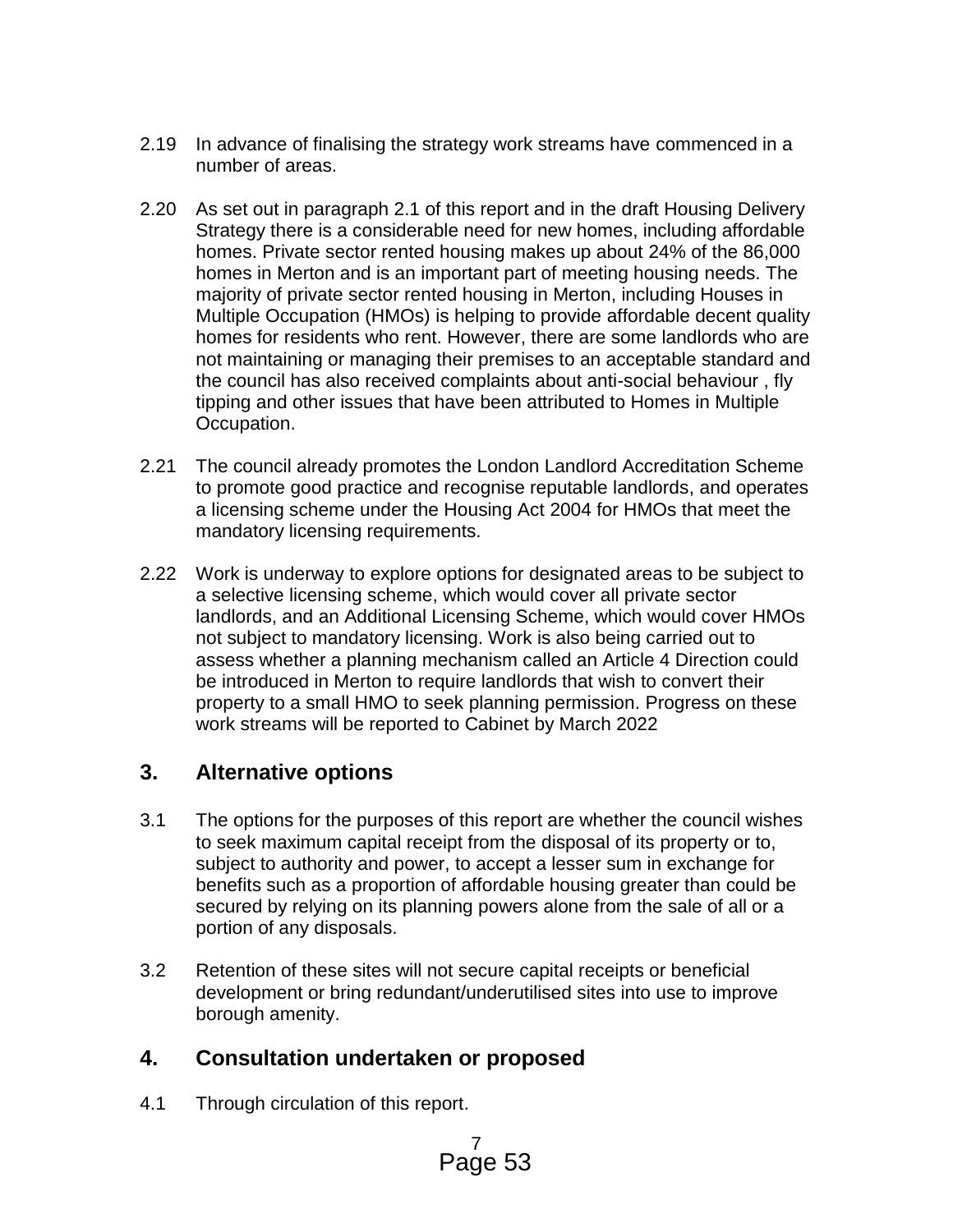## **5. Timetable**

- 5.1 It is proposed that disposals be progressed as soon as market conditions are confirmed as favourable. The method of disposal will be considered on a site-by-site basis taking into account all factors included in this report. Traditionally the winter months are not an ideal time to market therefore it would be intended that preparation work be undertaken over this period with marketing commencing in the spring with a view to new housing provision being completed in 2023.
- 5.2 The first tranche of sites to be disposed is expected to be the sites where planning consent has been obtained by Merantun Developments and the council would endeavour to achieve 100% affordable housing on these sites.
- 5.3 Consideration will be given to the opportunity to add value to any site by seeking planning consent prior to going to the market.
- 5.4 The contract for disposal would seek to set out deadlines for obtaining planning consent and completion of the development.

#### **6. Financial, resource and property implications**

6.1 Property implications are contained within the body of this report.

#### **Financial Implications:**

- 6.2 Capital: The proposed property disposal receipts will be treated as capital receipt which is not currently budgeted for and would be used to fund either further capital investment or be invested in accordance with the Treasury Management Strategy.
- 6.3 Proposed receipts are estimates using difference assumptions such as either 50% affordable housing or 100% affordable housing etc., and prevailing market conditions therefore final outcome will be subject to moving these variables within the report.
- 6.4 The council is under an obligation under s123 of the Local Government Act 1972 when disposing of an interest in land to obtain the best consideration reasonably obtainable. It is for the authority to demonstrate that it has achieved best consideration or Secretary of State approval is required.
- 6.5 It is estimated that capital receipts could be increased if the sites are disposed of with planning permission. Subject to a maximum of four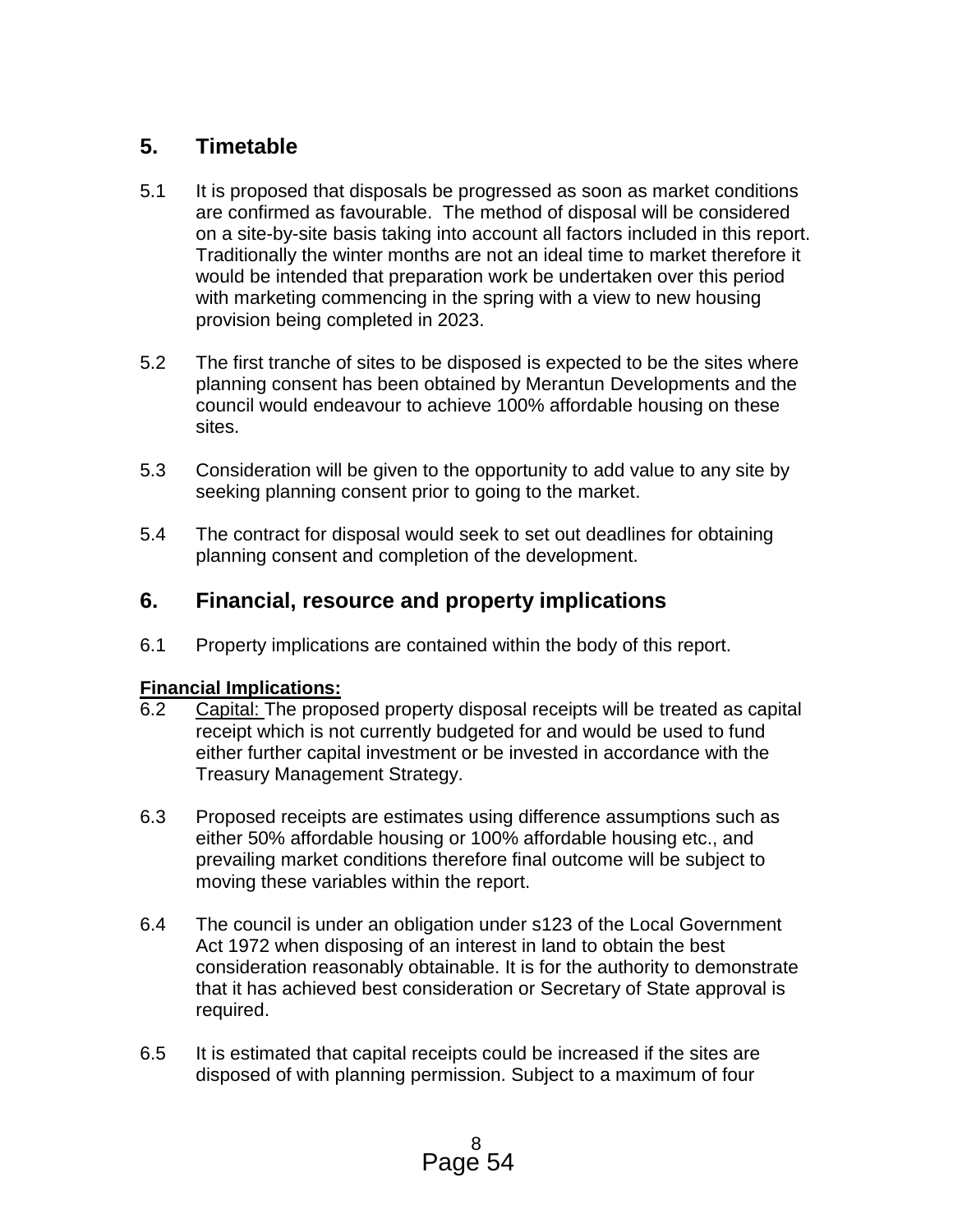percentage of the capital receipt, any associated qualifying expenditure for achieving capital receipts can be funded from disposal proceedings.

6.6 Revenue: There will be costs associated with relocating services needs for example Gifford house to be met from existing Corporate Services revenue budgets. Also Loss of income from closing existing services, car park and rental income an estimated figure based on the budget for each site is given in the attached appendix. There will also be holding and security costs relating to the sites whilst they are held vacant for disposal.

### **7. Legal and statutory implications**

- 7.1 Meetings with officers of SLLP are ongoing to inform the disposal and means of disposal and assess whether there will be any implications of state subsidy or other risk implications.
- 7.2 To enable any future sale of the properties listed in this report, the Council must first declare these sites surplus.
- 7.3 A local authority has a statutory duty under section 123 of the Local Government Act 1972 when disposing of an interest in land to obtain the best consideration reasonably obtainable. It is for the authority to demonstrate that it has achieved best consideration; if best consideration is not obtained, Secretary of State approval is required.
- 7.4 A local authority may dispose of land at less than best consideration where the Sectary of State has given permission to do so or under the Local Government Act 1972: General Disposal Consent (England) 2003 in circumstances where the local authority considers the disposal is likely to contribute to the social, economic or environment wellbeing in its area.
- 7.5 No disposal terms will be settled without assessing the requirement of procurement legislation and other legislative requirements arising as a result of the manner in which the relevant land is held eg schools, open spaces etc. and concluding any appropriate legal and financial due diligence.

In coming to a decision members will need to take into account all relevant matters and satisfy themselves that the decision is rational in public law terms.

#### **8. Human rights, equalities and community cohesion implications**

8.1 None for the purposes of this report.